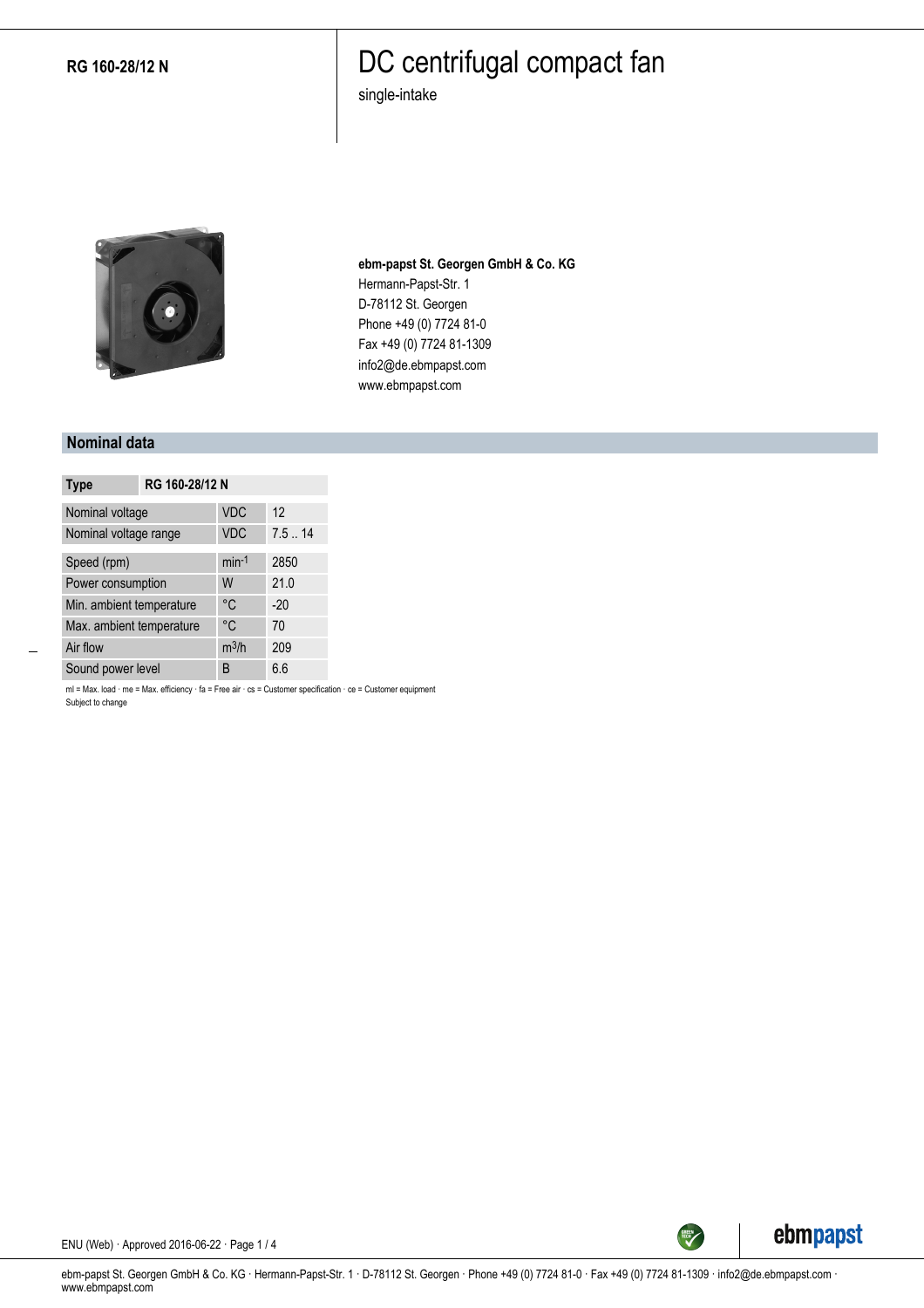**RG 160-28/12 N**

# DC centrifugal compact fan

single-intake

### **Technical description**

| <b>General description</b>  | Backward-curved impeller                                                                 |
|-----------------------------|------------------------------------------------------------------------------------------|
|                             |                                                                                          |
| Weight                      | 1.400 kg                                                                                 |
| <b>Dimensions</b>           | 220 x 220 x 56 mm                                                                        |
| Impeller material           | Glass-fiber reinforced plastic                                                           |
| <b>Housing material</b>     | Scroll housing made of glass-fiber reinforced plastic, housing base made of sheet steel. |
| <b>Airflow direction</b>    | Axial intake, radial discharge from outlet.                                              |
| <b>Storage</b>              | <b>Ball bearing</b>                                                                      |
| Service life L10 at 40 °C   | 70000 h                                                                                  |
| Service life L10 at maximum | 35000 h                                                                                  |
| temperature                 |                                                                                          |
| Cable                       | With leads AWG 22, TR 64                                                                 |
| <b>Motor protection</b>     | Protection against reverse polarity and blocked rotor.                                   |
| Locked-rotor protection     | With electronic overload protection                                                      |
| Approval                    | VDE, CSA, UL, CE                                                                         |
| Option                      | Speed signal                                                                             |



SREEN

ENU (Web) · Approved 2016-06-22 · Page 2 / 4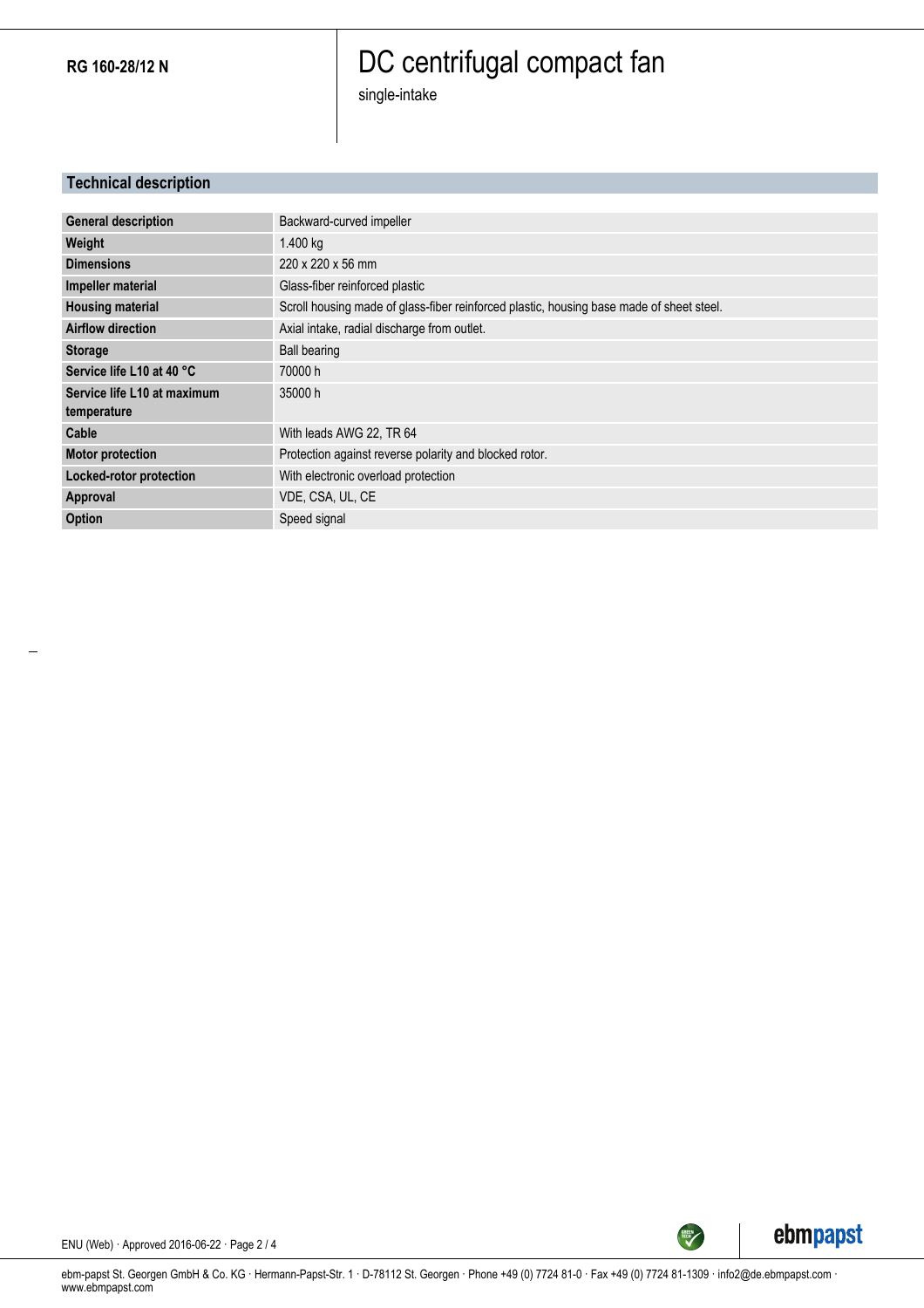# DC centrifugal compact fan

single-intake

### **Product drawing**





ENU (Web) · Approved 2016-06-22 · Page 3 / 4